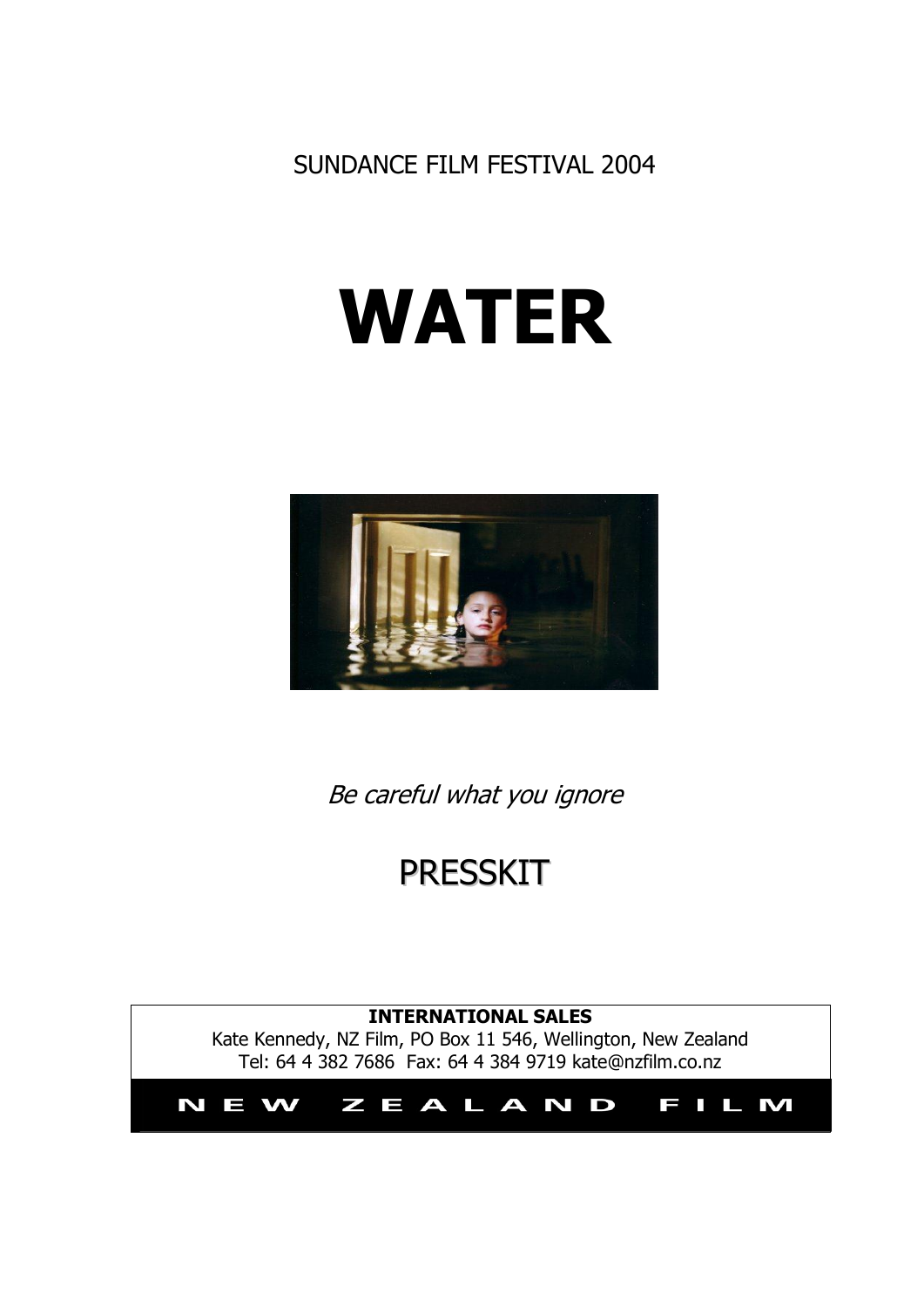## **PRODUCTION NOTES**

| Director<br>Producer<br>Writer<br><b>Production Company</b> |                  |        | Chris Graham<br>Karl Zohrab<br>Anthony Clyde<br>elevenmedia |        |
|-------------------------------------------------------------|------------------|--------|-------------------------------------------------------------|--------|
|                                                             | 35 <sub>mm</sub> | Colour | 15mins                                                      | 1:1.85 |

### **LOGLINE**

Be careful what you ignore.

# **SYNOPSIS**

Water follows the experience of Mary, a seven-year-old girl living with her family in rural New Zealand. One morning Mary discovers a burst pipe under the kitchen sink. Rather than dealing to the problem, the family ignore the leak, preferring to follow their banal daily lives, including their anticipation of a rugby game versus France that night.

The leak continues and slowly the house floods. A black comedy of surreal proportions, Water is a film about procrastination, denial and global warming. How one small problem, when ignored, can lead to disastrous consequences.

### **DIRECTOR'S NOTES**

Water is a film about many things, with many under water layers.

On its floating surface, it appears to be a film about a family in denial. How people often hide behind their daily trivial interests, and procrastinate the real issue that lies right in front of them, and often with an obvious deadline.

It's about how we do that with our lives, relationships and problems. Under that surface, the film is about a dysfunctional

family who lack communication as they are too busy talking about their own interests. It's about ignorance and neglect.

It is also a film about how we respond to the need of our environment. That we are at great risk of avoiding our most serious issues and leaving it until it's too late.

Underneath all that water, on the ground level, the film is essentially about global warming. Not in an actual sense, but as an analogy of the psychology behind human behaviour. In this case, our family's immediate recognition of the leaking problem, but only to be predictably put aside and denied in order to attend to our daily trivial needs. Mary, our protagonist, is the only character who remains with any foresight and clarity to the inevitable threatening deadline.

Initially, the script for *Water* struck me as both brilliant and delicate. I saw Water as a film which turns on the audience and their assumptions. It begins with a sense of a common, bright reality that we all relate to and gradually arcs into a surreal and metaphorical film of suspense. Each element of the film follows this dark, downward Arc; the direction, the photography, the acting, the score, the mood, the lighting, the pace and the overall tone.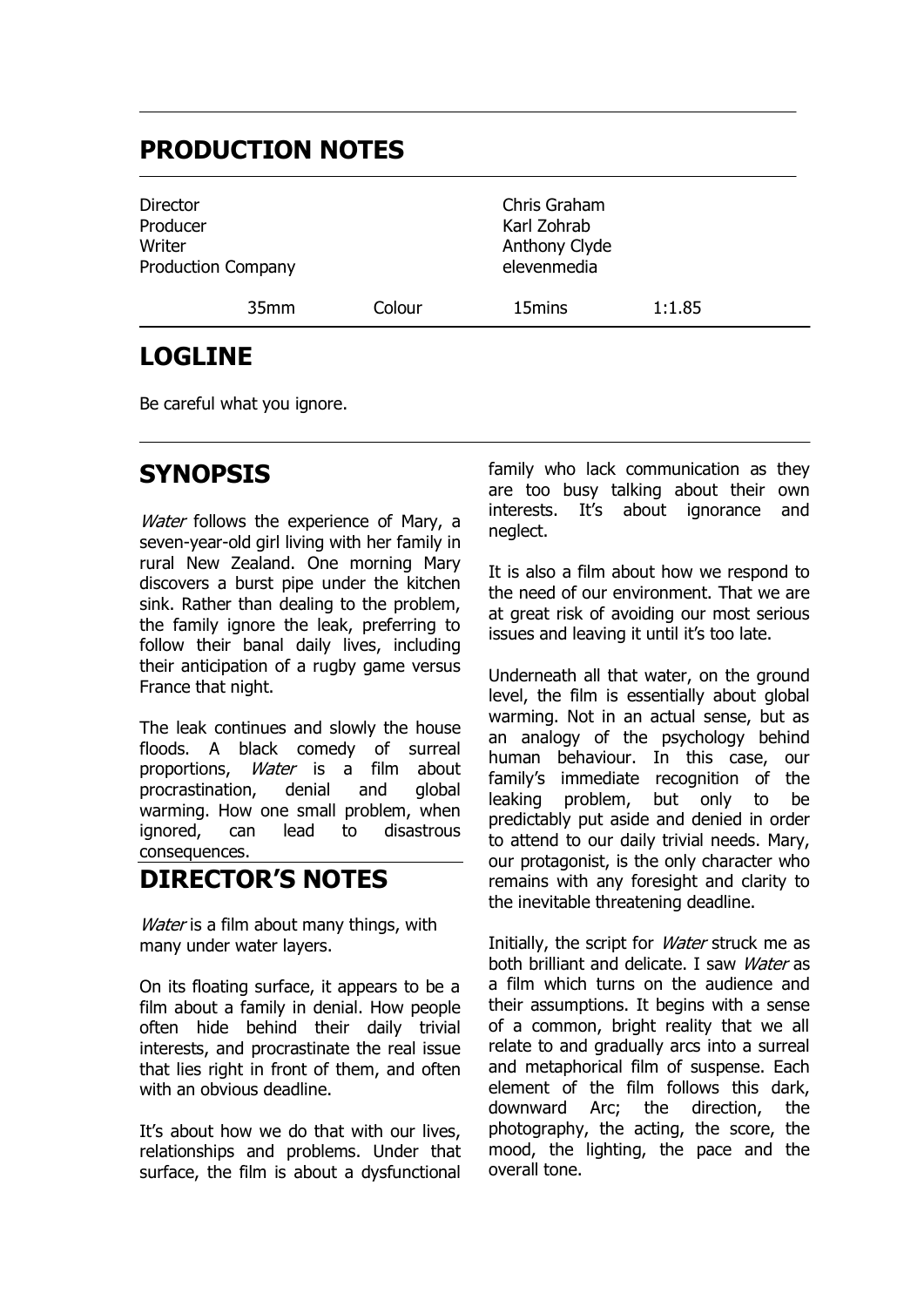Once the audience begins to recognise this Arc in tone, I expect they will relate to it as a reminder to how vivd dreams can treat us and how they feel, for the dreamer. We as the audience are on a journey alongside Mary's POV of her family's calm reactions to a life threatening situation. She is the only character who we can see still has her feet on the ground of reality, while her family seem to wade within the rising level of denial.

I expect the audience to be riddled with questions: Where is this family's rationale? Why aren't they escaping the house? Why aren't they talking about the actual? If they've stopped racing the rising water, what on earth are they waiting for?

To me, the story is universal. Although it has many recognisable elements of New Zealand culture, I think that the preoccupations of watching an All Black game, deciding what to wear to the school dance, and keeping the leaking water from the carpet, are all symbolic of any Western culture. This is all Kiwi, but not specifically. It is a trait shared by all humanity. Further, I imagine that an international audience will relate to the many themes in the film, from the dysfunctional characteristics of the family to the simplicity of our own daily denial.

Essentially, this is a story that talks about what isn't being talk about. And that is why we made it, to provoke thought about topics that most of us pretend that if we don't talk of them, then they will go away. This film says the opposite.

New York. After graduating from the School of Visual Arts in NYC with a NFA in film directing with honours, and winning 'Best Director' and 'Best Film', he entered the arena of music videos. After extensive crew experience on independent and studio features, and while building a strong music video showreel, he came back to New Zealand to put his roots back in the industry soil.

His short film *Bus Stop* (2002), was selected in competition at the Melbourne International Film Festival, as well as numerous others including Hof, Brisbane, Commonwealth and Belo Horizante.

Chris has a reputation for being a visual director with an ability to find poetic images, while also driven towards finding the magic within talent direction. Whether it's TVCs, music videos or drama, he has a passion for visual storytelling.

Chris is enjoying a break from the mammoth *Water* shoot, and is continuing to direct TVCs and music videos. He is also writing his first feature film.

#### **WRITER'S BIOGRAPHY**

A windsurfer and closet songwriter who resides in a small town north of Auckland, Anthony Clyde had his first scriptwriting success in 2002, with the NZFC-funded short film *Water* (produced by Karl Zohrab and directed by Chris Graham). He has since written 3 spec feature screenplays that are engendering much interest, and has landed a contract for a rewrite of a feature film.

### **DIRECTOR'S BIOGRAPHY**

Chris Graham is a young filmmaker who has returned to his home country of New Zealand after 8 years of film experience in

### **PRODUCER'S BIOGRAPHY**

Born and educated in Wellington, Karl Zohrab first started making films at university in 1997. After working in the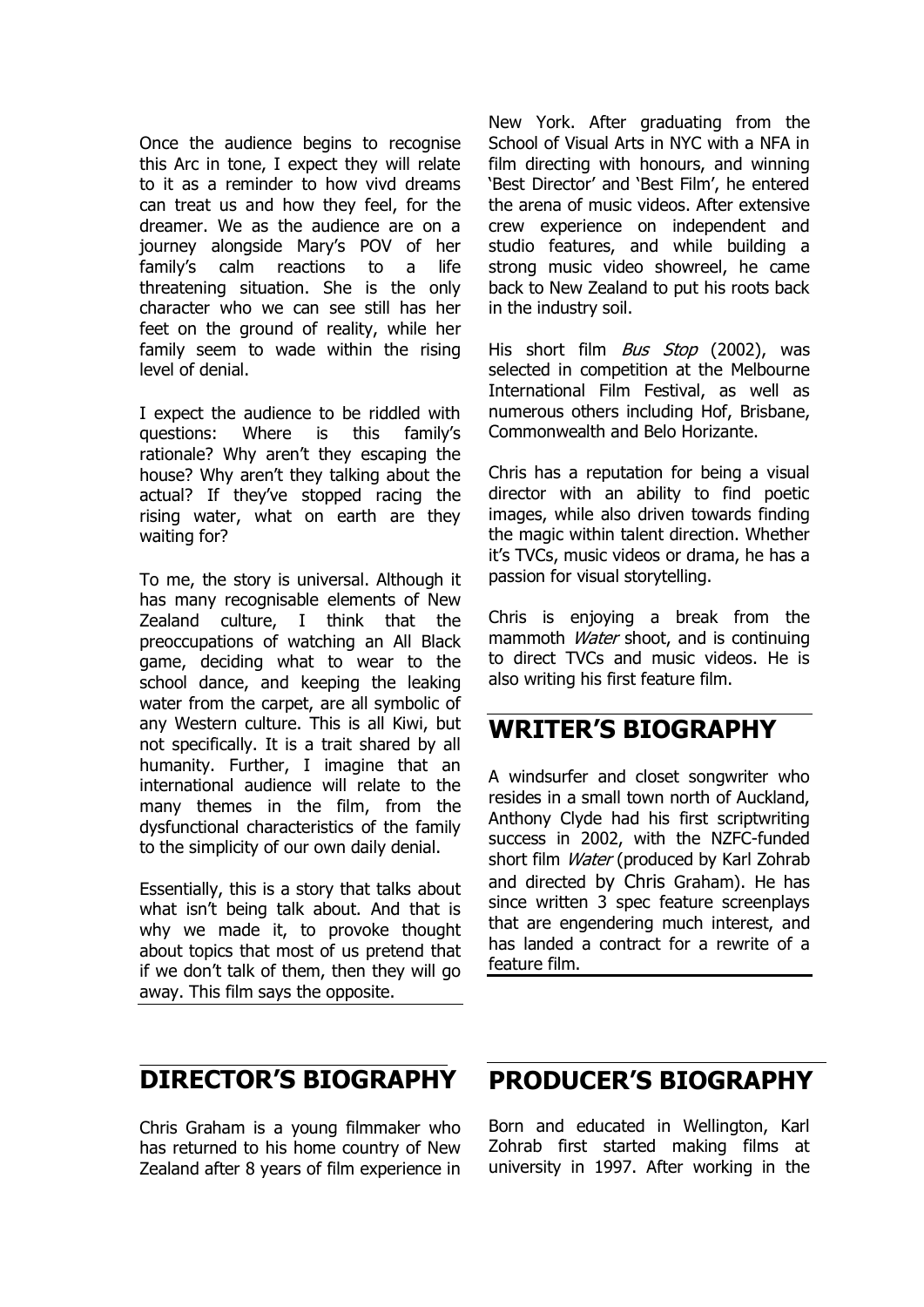industry in various roles, Karl produced the NZFC-funded short films Bus Stop (dir: Chris Graham) and A New Way Home (dir: Michael Duignan), both of which enjoyed a successful life on the international festival circuit.

In 2001 Karl won SPADA Young Filmmaker of the Year Award, putting most of his prizes towards the production of Water.

After a stint producing TVCs, Karl is now based in Auckland, producing documentaries and developing three feature projects. As part of his role in Little Jab Pictures, Karl is also Executive Producer on three NZFC-funded sort films slated for production in2003.

#### **Festival Screenings**

Sundance Film Festival 2004 USA Drifting Clouds Film Festival 2004 NZ Newport Beach Film Festival 2004 USA Cleveland Film Festival 2004 USA Arizona Film Festival 2004 USA Nashville Film Festival 2004 USA Newport International Film Festival – Rhode Island 2004 USA Wet West Film Festival-New Zealand 2005 Jacksonville Film Festival 2004 USA Sao Paulo Short Film Festival 2004 Brazil In the Realm of Senses Melbourne 2004 Australia

#### **Awards**

2005 Best Short Film, Wet West Film Festival, New Zealand

2005 Best Short Film-Fiction Non Latino, AluCine Toronto Latino Film Festival, Canada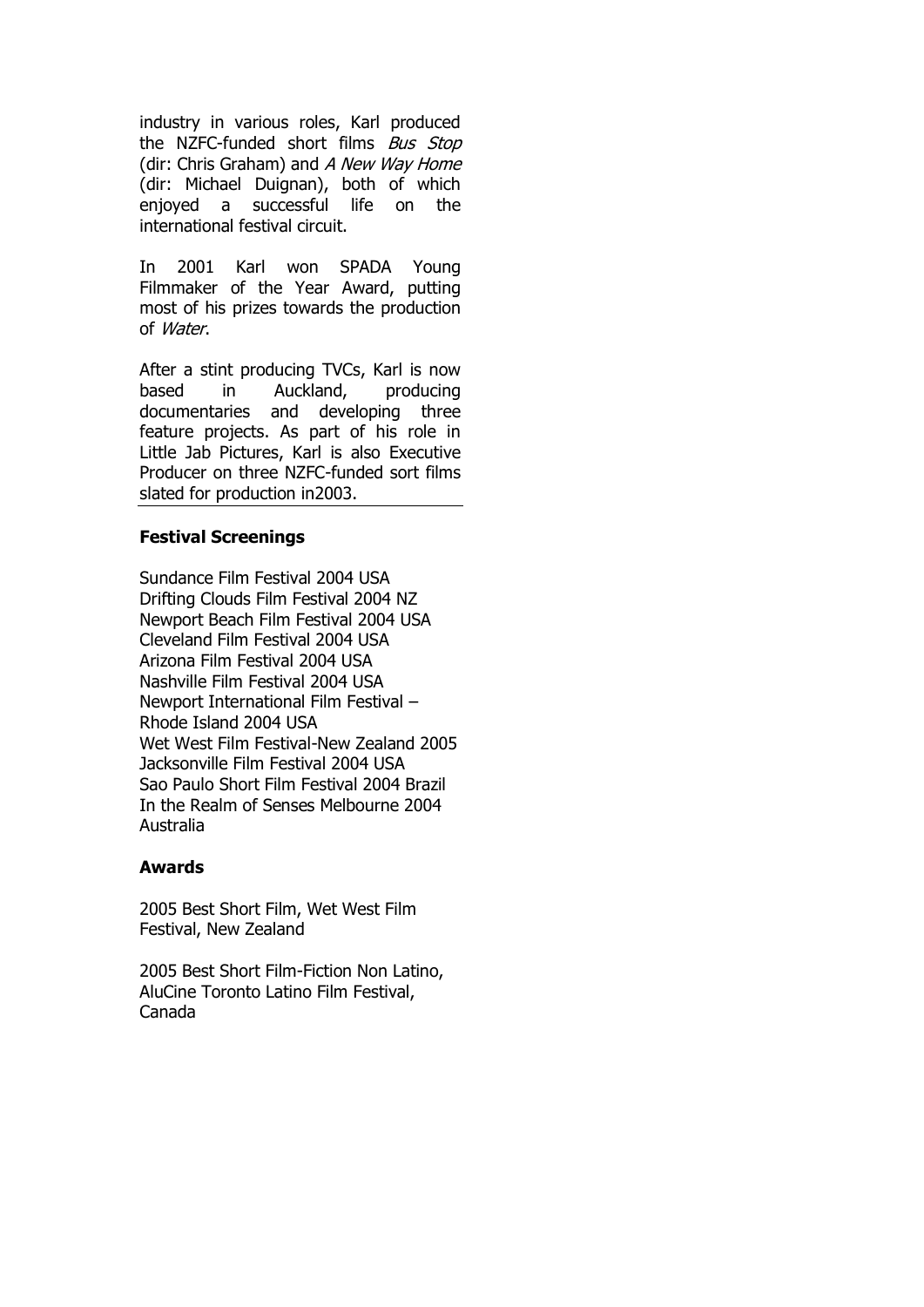| Paige Shand-Haami     | <b>MARY</b>                   |
|-----------------------|-------------------------------|
| Victoria Beynon-Cole  | <b>HELEN</b>                  |
| Chris Ryan            | JIM                           |
| Angie Dolan           | <b>ANGIE</b>                  |
|                       |                               |
| <b>Patrick Durant</b> | <b>PETER</b>                  |
| Des Morgan            | <b>WORKERS</b>                |
| Davey Kuresa          | <b>CREW</b>                   |
| <b>Richard Bluck</b>  | DIRECTOR OF PHOTOGRAPHY       |
| Kevin Leonard-Jones   | PRODUCTION DESIGNER           |
| Robbo Outterside      | <b>ART DIRECTOR</b>           |
| Leyton                | <b>COMPOSER</b>               |
| <b>Tim Prebble</b>    | SOUND DESIGNER                |
| Owen Ferrier-Kerr     | <b>EDITOR</b>                 |
| Lisa Wildermoth       | <b>1st ASSISTANT DIRECTOR</b> |
| Lisa Cook             | PRODUCTION MANAGER            |
| <b>Ants Farrell</b>   | <b>GAFFER</b>                 |
| Miles Murphy          | <b>KEY GRIP</b>               |
| Rachel Bullock        | <b>CASTING</b>                |
| Sarah Rose            | <b>PRODUCTION</b>             |
| Natalie Crane         | PRODUCTION CO-ORDINATOR       |
| Darren Mackie         | PRODUCTION ASST/RUNNER        |
| Rewa Morgan           | PRODUCTION ASSISTANT          |
| <b>Trudy Slobbe</b>   | <b>CAST CHAPERONE</b>         |
| Adam Brookfield       | <b>CASTING ASSISTANT</b>      |
| Sarah Rose            | 2ND ASSISTANT DIRECTOR        |
| Veronique Lawrence    | <b>SCRIPT SUPERVISOR</b>      |
| Matt Percy            | <b>LOCATION MANAGER</b>       |
| Andrew Millar         | <b>LOCATION SCOUT</b>         |

UNIT MANAGER Jonathan Hawke

**CAST**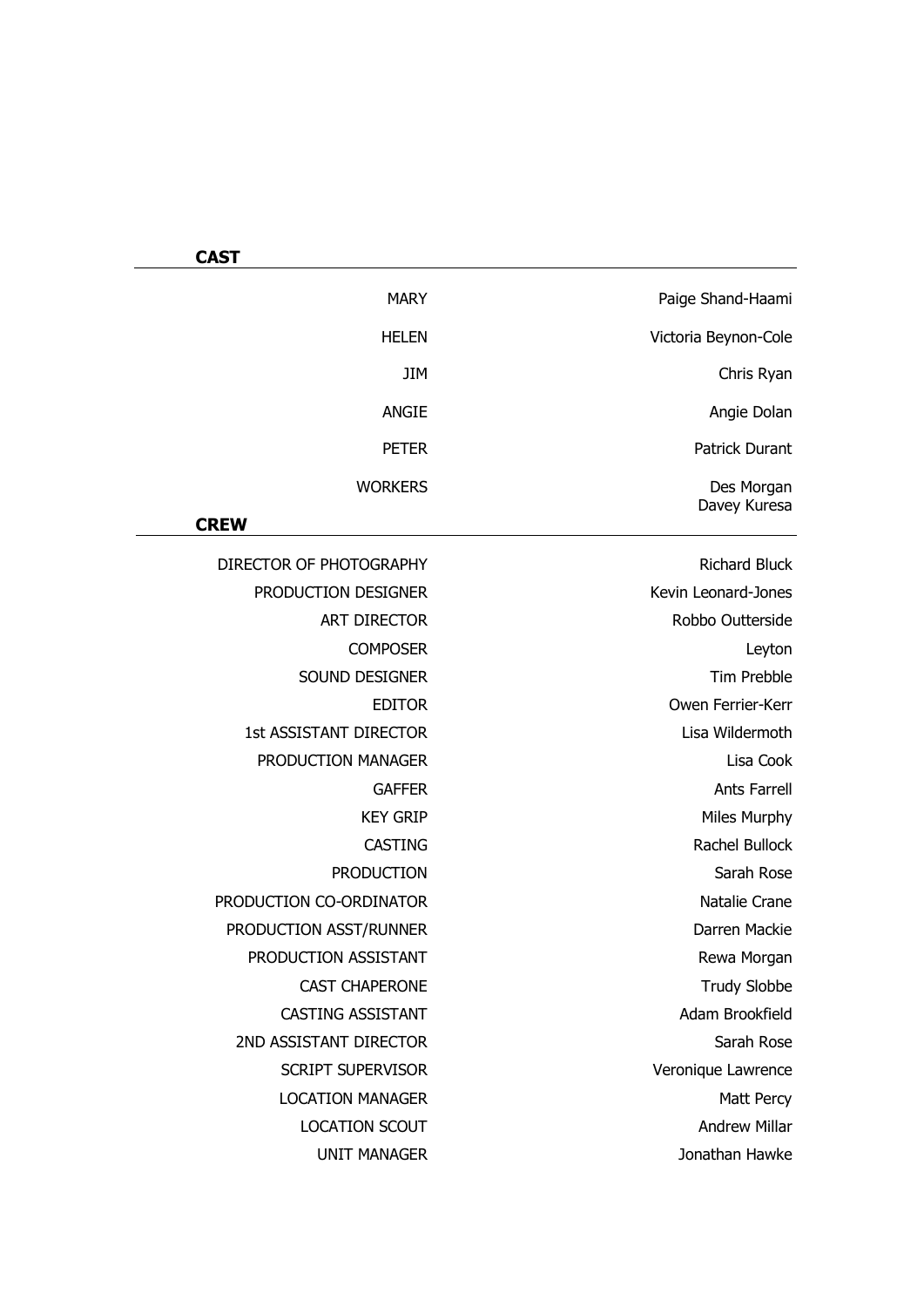FOCUS PULLER Andrew Stroud CLAPPER LOADERS Angus Ward Phil Smith VIDEO SPLIT OPERATOR **Andrew Millar** Adam Clark BEST BOYS Byron Sparrow Jamie Couper Andy Wright LIGHTING TRAINEE Chris Chandler GRIP ASSISTANT Aaron Rangi Rob Jamieson Dion Hartley DIVERS Ants Farrell Roly Ebbing Robbie Gasson Jo Luping Kerry Hartle SOUND RECORDIST **Ken** Saville BOOM OPERATOR Matty J SOUND TRAINEE Kyle Griffiths StTANDBY PROPS Michelle Haugh Dan Horton ART DEPT ASSTS Jo Sharpe Luke Savage ART DEPT RUNNER Teresa Bazley ANIMAL TRAINER James Delaney

UNDERWATER CAMERA ASST **Mike Knudsen** ADDITIONAL CAMERA OPS Andrew Stroud

UNDERWATER CAMERA OP Simon Baumfield

LIGHTING ASSISTANTS Taipua Adams

ADDITIONAL GRIPS Tony Keddy

ADDITIONAL SOUND OP Chris Hiles PROPS MASTER & BUYER Roger 'Dodge' Edwards

STORYBOARD ARTIST **Paul Tobin** Paul Tobin ANIMALS SUPPLIED BY **Hero** Animals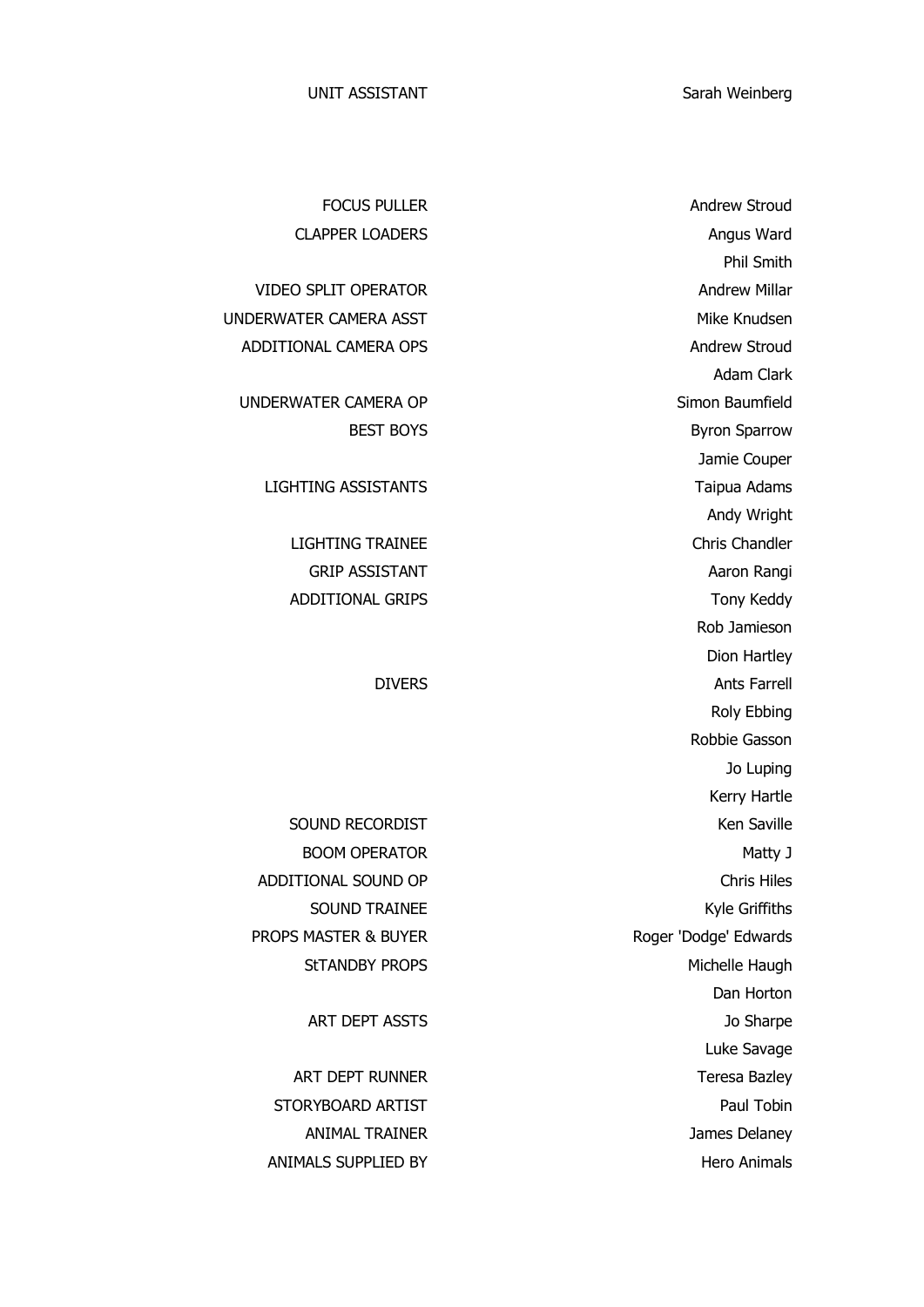Merlin the Cat CONSTRUCTION MANAGER Russell Stoupe CARPENTERS Nick Wilson Jim Cullinane Graeme Sang PAINTERS Fraser Anderson Rhys Collier STRIKERS Sukhita Langford James 'Max' Croxford SET FINISHERS Smart Arts POOL OPERATOR Tommo Page SECURITY/POOL ASSTS Mathieu Fraser Nigel Ham Michael Lintott WATER FX BELLET FOR THE MUSIC HAS H20 Power SAFETY OFFICER As Safely As Possible Ltd, Peter Hrstich MAKE-UP ARTIST **Paula Young** MAKE-UP ASSISTANT Lydia Sotheran COSTUME DESIGNER Emma Callesen WARDROBE STANDBY **Annette Simpkins** COSTUME CONSULTANT **Rebekah Edwards** FACILITY The Film Unit CEO Sue Thompson LABORATORY SUPERVISOR **DEALLY SUPERVISOR DEALLY SUPERVISOR** RUSHES SUPERVISOR Stephen Hawkins COLORIST Jon Newell

OFFLINE FACILITY **Gibson Group** ONLINE FACILITY OKTOBOR ONLINE PRODUCER Steen Bech FLAME ARTIST Martin "Moose" Culpitt CREDITS Marc Smith John Cathro Ngawati Newson DIALOGUE/ADR EDITOR Polly McKinnon FINAL GRADE The Film Unit

**POST PRODUCTION** ASSISTANT EDITOR Julie Alp TITLES & CREDITS DESIGN Rehana Dayananda

DIRECTOR 'MAKING OF' Bill Giannakakis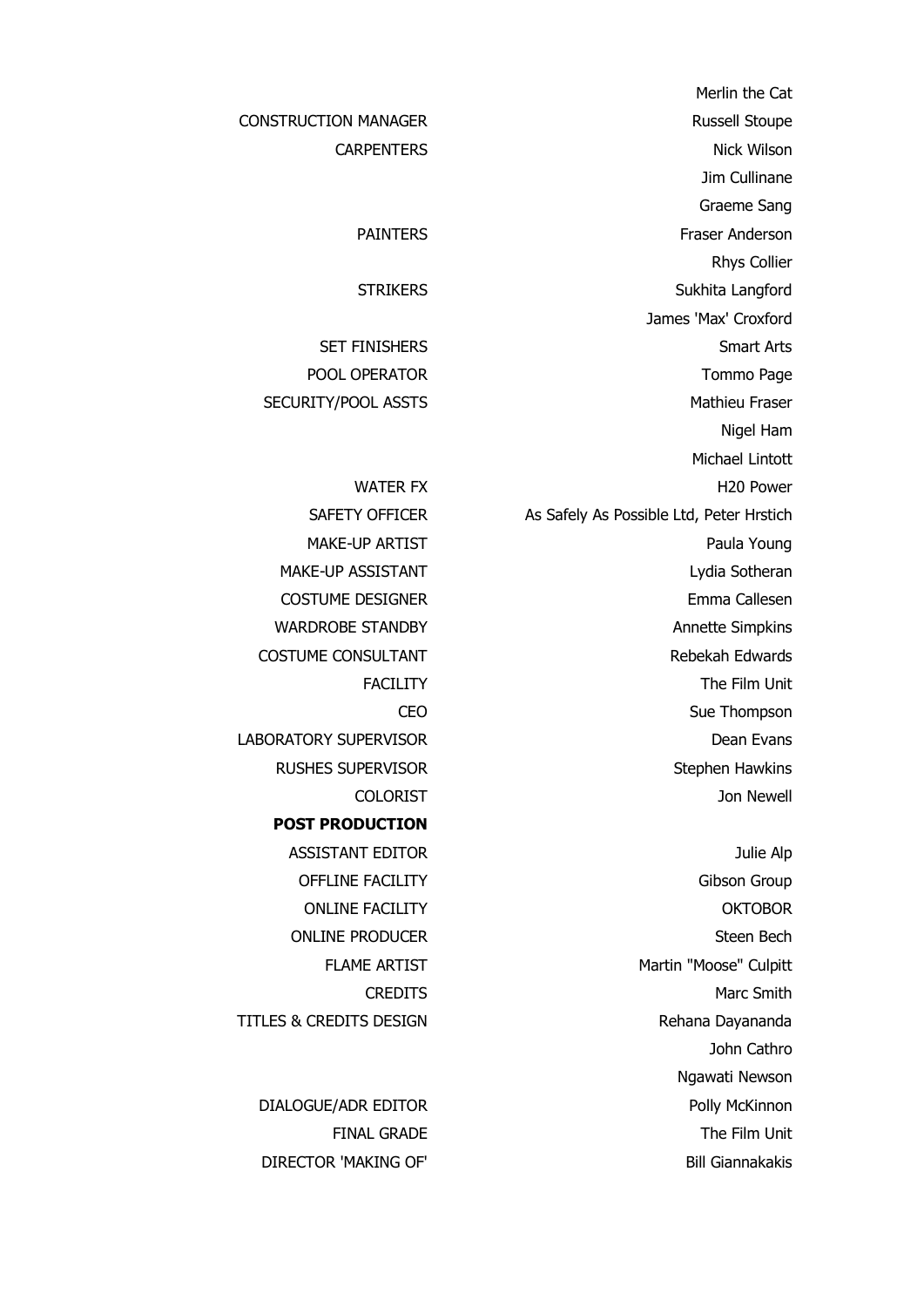STILLS PHOTOGRAPHY Callan Green CATERER Blue Carrot Catering LEGAL SERVICES Sinclair Black **INSURANCE** AON Risk Services UNDERWATER HOUSING Marine Movies UNDERWATER LIGHTS Murray Milne Marine Movies DRYBAG Murray Milne LIGHTING EQUIPMENT Film Equipment Company GRIP EQUIPMENT GRIP EQUIPMENT SOUND EQUIPMENT **Ken** Saville Sky Sports - Rugby **One News** Courtesy of Sky TV Commentator Murray Mexted Courtesy of TVNZ Grant Nisbett, Maramena Roderick Producer Brendan Butt Radio NZ News Willy Nilly Nilly Nilly Nilly Nilly Courtesy of Sound Archives Courtesy of Big House Productions The Radio Network **Producers** John Gilbert Mike Smith Dunlop Tyres Radio Ads **House of Travel Radio Ads** Courtesy of South Pacific Tyres Courtesy of The House of Travel Agency Clemenger BBDO Agency: Meares Taine

FLYING FISH LEONNE KASSLER RALPH WALKER CLAUDE DASAN THE AGENCIE GAIL COWAN MANAGEMENT PLUMB PERSONNEL GIBSON GROUP REX POTIER CAPITAL COMMUNICATIONS ABE'S REAL BAGELS AS SAFELY AS POSSIBLE DAVE BROWN CONRAD KELLY ADEPT HARRY HARRISON IW COOMBES TONY KEDDY MARK THOMSON JONO ROTMAN RICHARD MATTHEWS **PANDORO PANETTERIA** PAUL MURPHY PETER J CEIJNAR PHOTO PLUS WAYNEFROM RUSH HIRE SEVENTHWAVE WETSUITS AUCKLAND FILM COMPANY

CAMERA OP 'MAKING OF' Joao Hirszman

#### **THANKS**

DISOVERY SCHOOL, WHITBY VAUGHAN SMIDT